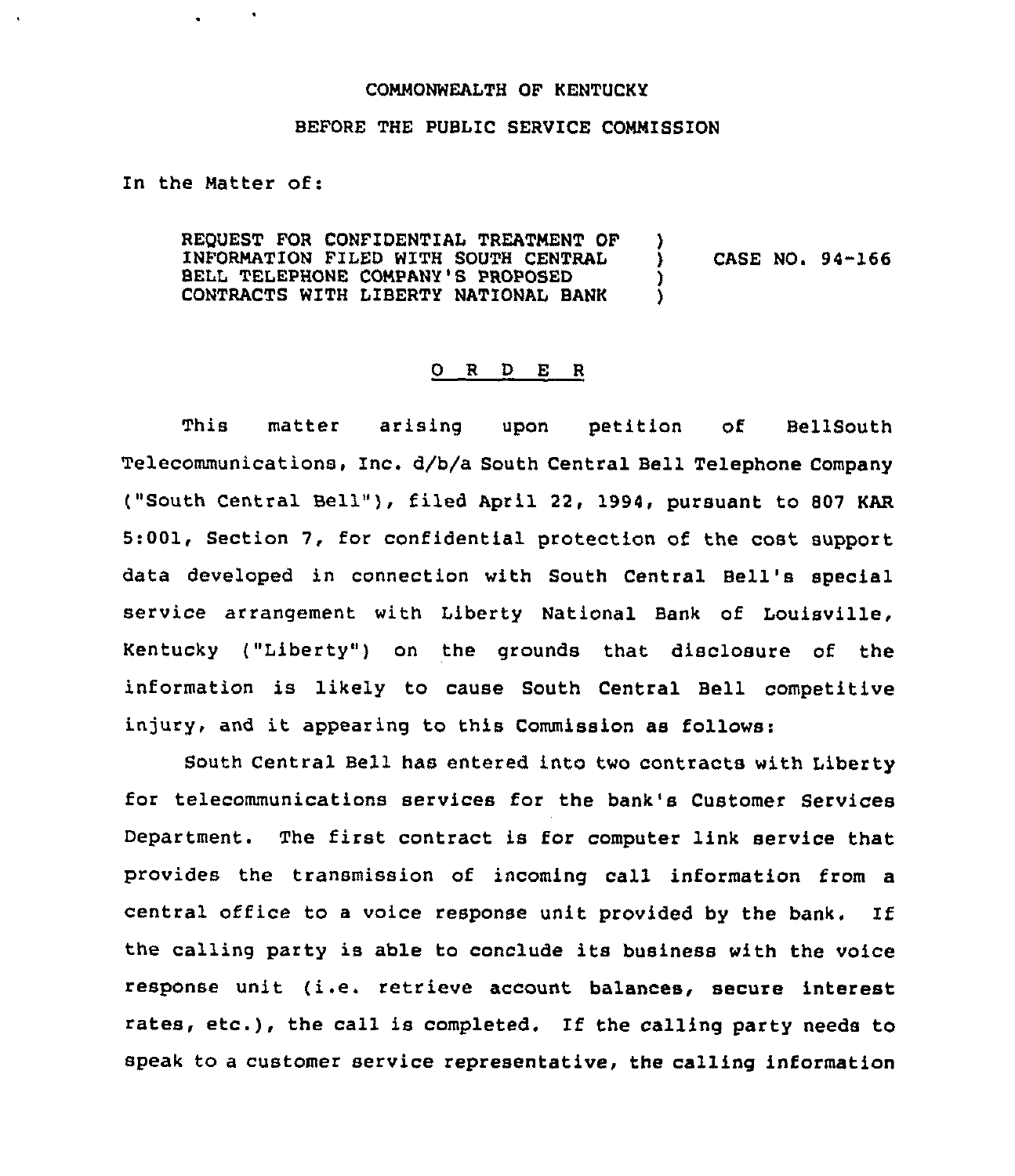is sent to an on-site computer and to the ESSX automatic call distribution ("ACD") service simultaneously. When the ACD directs the call to a specific agent, the calling party's records are retrieved and directed to the agent's computer screen at the same time.

 $\mathcal{A}$ 

The second contract includes a reduced rate for a DSI Termination associated with Liberty's digital ESSX system. Incoming calls on the bank's 800 service require termination into the bank's ESSX system. This is a tariffed ESSX feature and South Central Bell has reduced the rate to a monthly recurring charge and a non-recurring rate as an inducement to the bank to continue using this service.

The information sought to be protected consists of the cost information filed in support of the proposed contracts. South Central Bell maintains that disclosure of the information is likely to cause it competitive injury.

The information sought to be protected is not known outside South Central Bell and is not disseminated within South Central Bell except to those employees who have a legitimate business need to know and act upon the information. South Central Bell seeks to preserve the confidentiality of the information through all appropriate means.

KRS 61.872(1) requires information filed with the Commission to be available for public inspection unless specifically exempted by statute. Exemptions from this requirement are provided in KRS 61.878(1). That section of the statute exempts 11 categories of

 $-2-$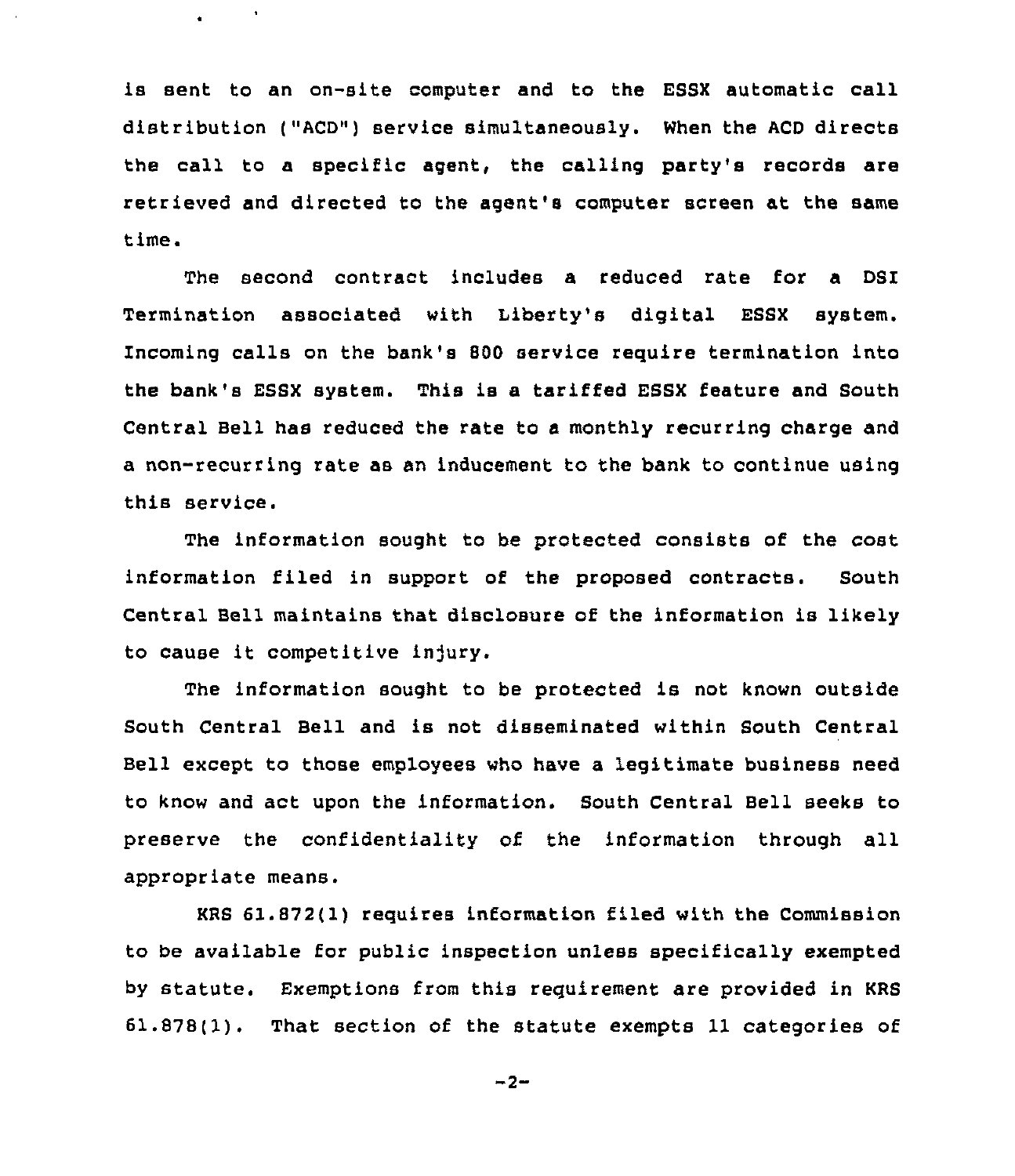information. One category exempted in subparagraph (c) of that section is commercial information confidentially disclosed to the Commission. To qualify for that exemption, it must be established that disclosure of the information is likely to cause substantial competitive harm to the party from whom the information was obtained. To satisfy this test, the party claiming confidentiality must demonstrate actual competition and a likelihood of substantial competitive injury if the information is disclosed. Competitive injury occurs when disclosure of the information gives competitors an unfair business advantage.

South Central Bell's competitors for ESSX service are providers of PBX equipment. Disclosure of the cost information sought to be protected would allow providers of PBX equipment to determine South Central Bell's cost and contribution from ESSX service which competitors could use to market their competing service to the detriment of South Central Bell. Therefore, disclosure of the information is likely to cause South Central Bell competitive injury and the information should be protected as confidential.

This Commission being otherwise sufficiently advised,

IT IS ORDERED that the cost support data developed by South Central Bell in connection with its proposed special service arrangement contracts with Liberty, which South Central Bell has petitioned be withheld from public disclosure, shall be held and retained by this Commission as confidential and shall not be open for public inspection.

 $-3-$